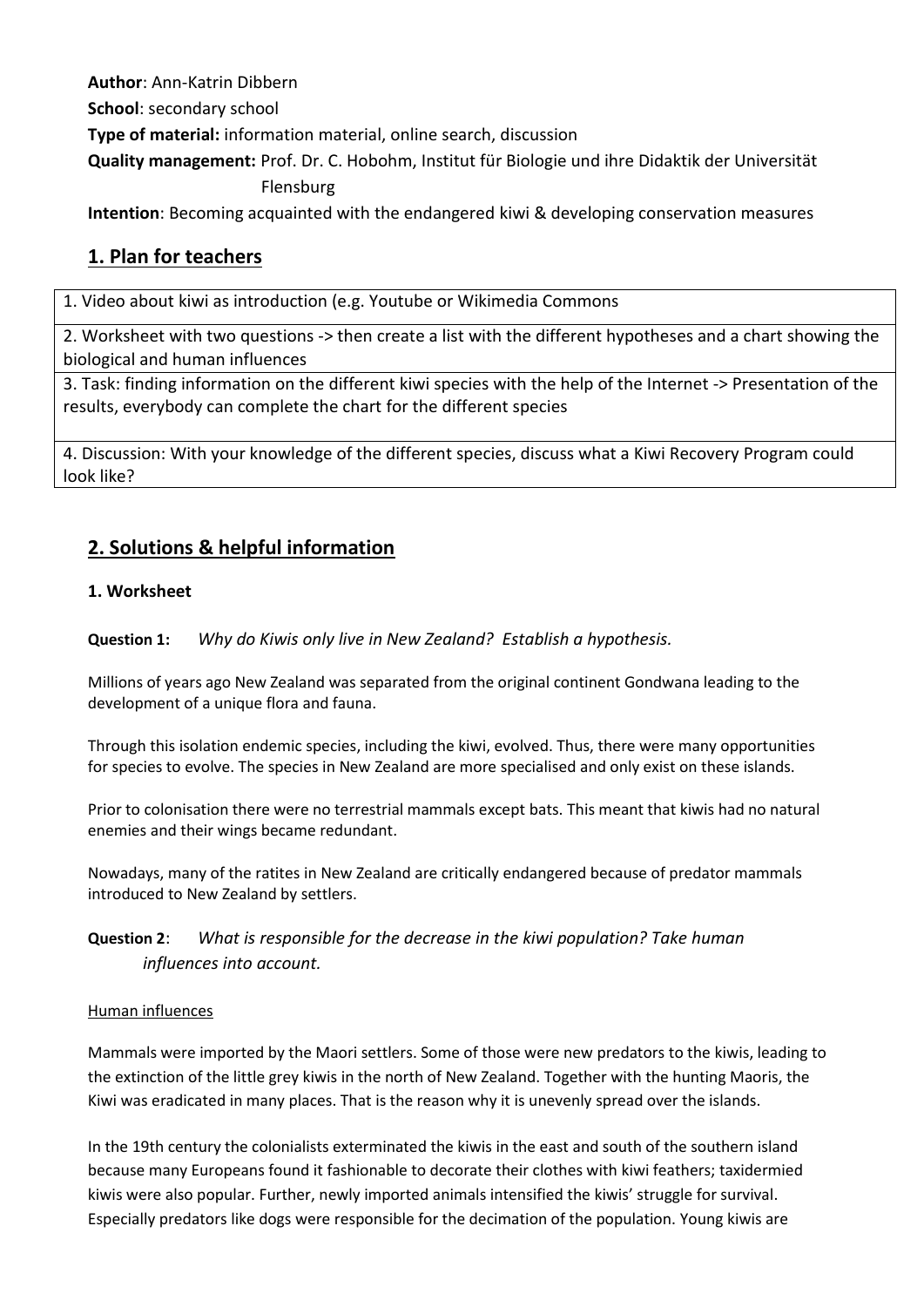particularly easy prey, due to the fact that they are left alone to fend for themselves after only a few days. Therefore, hunting was prohibited in 1896, and since 1921 the kiwi has been a protected animal. In 1991 a Kiwi Recovery Program was instituted by the New Zealand government in order to keep their national animal from extinction.

#### Biological influences

The only means a kiwi has of warding off an attack is to run away or to use its beak to defend itself. However, these tactics are mostly unsuccessful, making it easy prey for predators.

A further problem is the long reproduction process. If a population has been decimated kiwis are not able to reproduce fast enough. Breeding takes up to three months, generally only produces one egg, and then it is several years before the young reach sexual maturity. Often the young kiwis do not even reach adulthood because they are eaten by predators.

### **2. Task: research on the Internet:**

### **Chart 1: Comparison of** the different kiwi species (solutions for teachers)

|                                   | The great spotted kiwi                                                                     | The little spotted kiwi                                                      | The brown kiwi                                                                                                        | The Okarito kiwi                                                                                     |
|-----------------------------------|--------------------------------------------------------------------------------------------|------------------------------------------------------------------------------|-----------------------------------------------------------------------------------------------------------------------|------------------------------------------------------------------------------------------------------|
|                                   | Apteryx haastii<br>(also: roroa)                                                           | Apteryx owenii                                                               | Apteryx australis<br>(also: tokoeka)                                                                                  | Apteryx rowi                                                                                         |
|                                   | South Island, New                                                                          | Kapiti Island, in                                                            | subspecies<br>1. A. mantelli<br>2. A. australis<br>North Island (only<br>$\bullet$                                    | Okarito forest                                                                                       |
| geographical<br>range             | Zealand<br>Snow-covered<br>$\bullet$<br>mountains,<br>mountain forests<br>alpine altitudes | remote forests of<br>South New<br>Zealand                                    | A. mantelli)<br>South island &<br>$\bullet$<br>Stewart Island (A.<br>australis).                                      |                                                                                                      |
| <b>Habitat</b>                    | Alpine/subalpine<br>$\bullet$<br>areas of northwest<br>New Zealand                         | temperate,<br>$\bullet$<br>evergreen,<br>broadleaf forests<br>and shrublands | subtropical &<br>$\bullet$<br>temperate<br>forests,<br>grasslands<br>Prefers large, dark<br>$\bullet$<br>forest areas | Okarito forest<br>$\bullet$                                                                          |
| <b>Special</b><br>characteristics | biggest species of<br>kiwi                                                                 | formerly wide-<br>$\bullet$<br>spread, today<br>endangered                   | 1-2 times* 2-4<br>$\bullet$<br>eggs/year                                                                              | grey plumage<br>$\bullet$<br>with some<br>white feathers<br>can live up to<br>$\bullet$<br>100 years |
| Population                        | ca. 17000<br>$\bullet$                                                                     | 1500                                                                         | 25000                                                                                                                 | ca. 250                                                                                              |